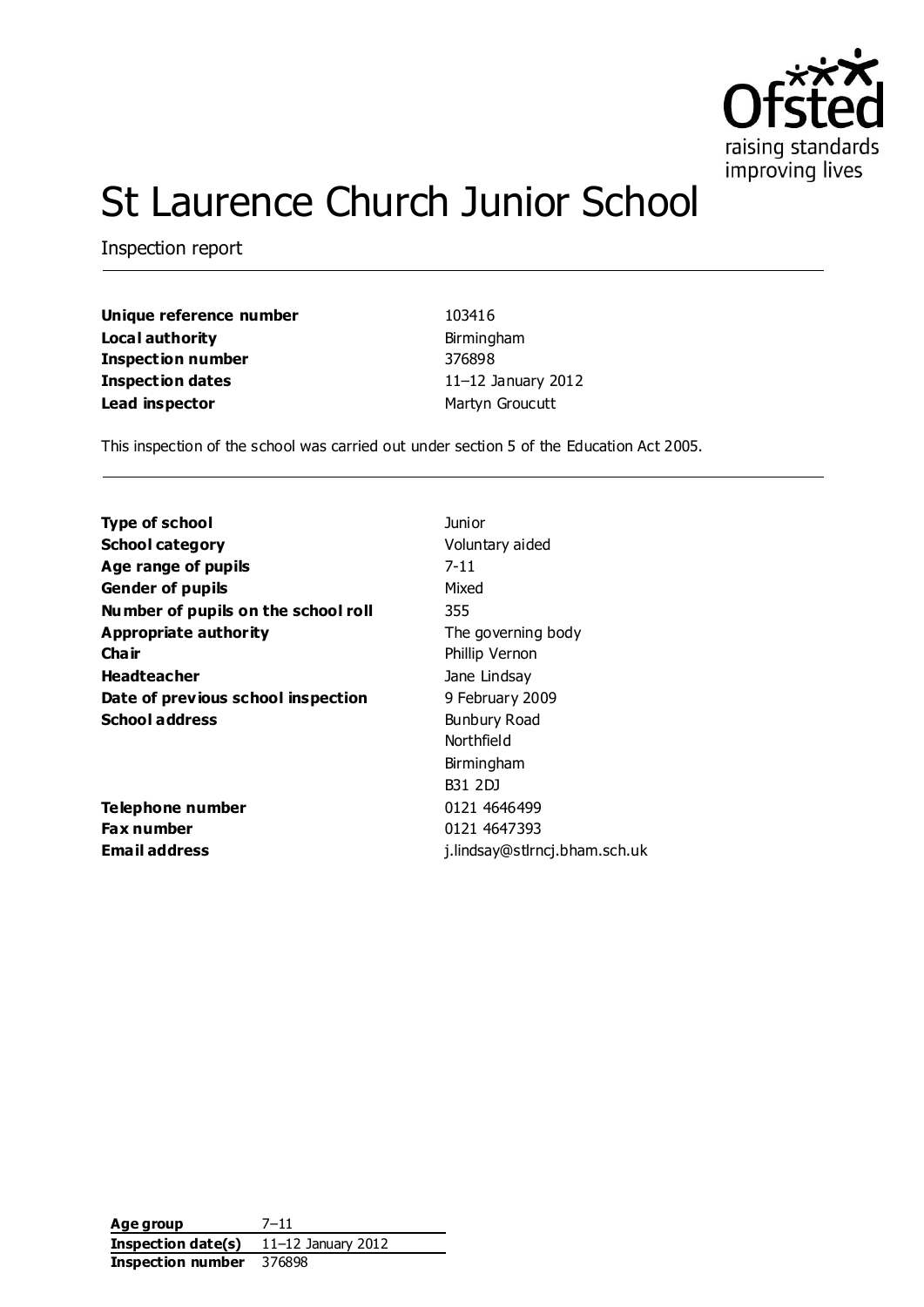

You can use Parent View to give Ofsted your opinion on your child's school. Ofsted will use the information parents and carers provide when deciding which schools to inspect and when.

You can also use Parent View to find out what other parents and carers think about schools in England. You can visit [www.parentview.ofsted.gov.uk,](http://www.parentview.ofsted.gov.uk/) or look for the link on the main Ofsted website: [www.ofsted.gov.uk](http://www.ofsted.gov.uk/)

The Office for Standards in Education, Children's Services and Skills (Ofsted) regulates and inspects to achieve excellence in the care of children and young people, and in education and skills for learners of all ages. It regulates and inspects childcare and children's social care, and inspects the Children and Family Court Advisory Support Service (Cafcass), schools, colleges, initial teacher training, work-based learning and skills training, adult and community learning, and education and training in prisons and other secure establishments. It assesses council children's services, and inspects services for looked after children, safeguarding and child protection.

Further copies of this report are obtainable from the school. Under the Education Act 2005, the school must provide a copy of this report free of charge to certain categories of people. A charge not exceeding the full cost of reproduction may be made for any other copies supplied.

If you would like a copy of this document in a different format, such as large print or Braille, please telephone 0300 123 4234, or email enquiries@ofsted.gov.uk.

You may copy all or parts of this document for non-commercial educational purposes, as long as you give details of the source and date of publication and do not alter the information in any way.

To receive regular email alerts about new publications, including survey reports and school inspection reports, please visit our website and go to 'Subscribe'.

Piccadilly Gate Store St **Manchester** M1 2WD

T: 0300 123 4234 Textphone: 0161 618 8524 E: enquiries@ofsted.gov.uk W: www.ofsted.gov.uk



© Crown copyright 2012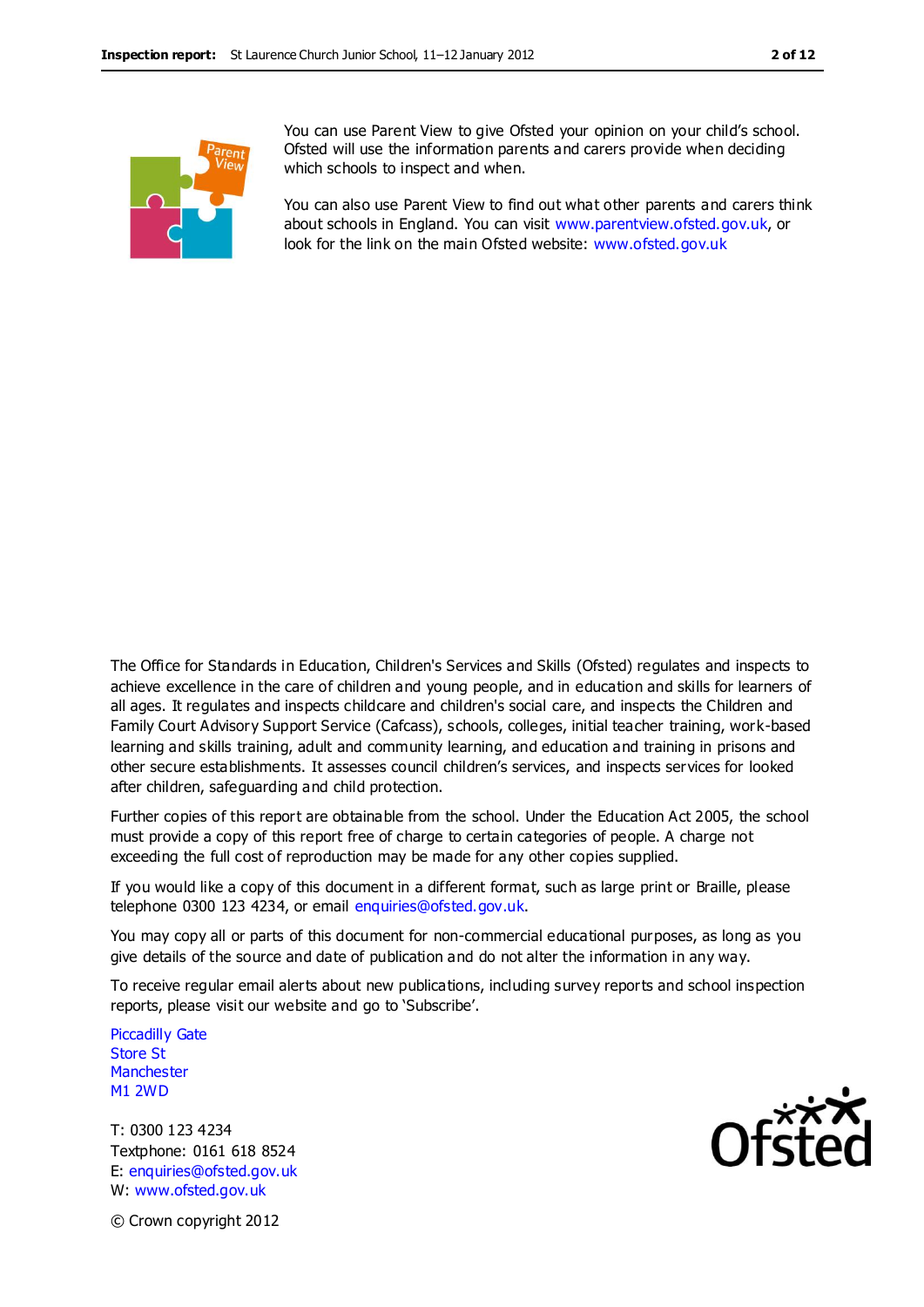### **Introduction**

| Inspection team |                      |
|-----------------|----------------------|
| Martyn Groucutt | Additional inspector |
| Anthony Green   | Additional inspector |
| Veronica McGill | Additional inspector |

This inspection was carried out with two days' notice. A total of 26 lessons taught by 14 teachers were observed, taking 13 hours of inspection time. Meetings were held with representatives of the governing body, senior and middle school leaders, the school council and other representative pupils, and with a consultant who works with the school. Inspectors took account of the responses to the on-line questionnaire (Parent View) in planning the inspection, observed the school's work, and looked at documentation on the pupils' performance and progress. They also looked at a range of policies and procedures, including those for safeguarding. A total of 170 questionnaires returned by parents and carers were scrutinised. The views recorded in staff and pupil questionnaires were also noted.

### **Information about the school**

This is a larger than average-sized junior school. Most pupils previously attended the adjoining Saint Laurence infant school, which is on the same site, but which is completely separate, having its own governing body and staff. The proportion of pupils known to be eligible for free school meals is a little below the national average, as is the proportion of pupils of minority ethnic heritages. The proportion speaking English as an additional language is well-below average. The percentage of disabled pupils and those who have special educational needs is broadly in line with that found in schools nationally. The governing body runs a breakfast and after school club for pupils each school day.

Government floor standards have been met for the last three years. Since the last inspection, when the headteacher was newly in post, there has been a period of staffing turbulence during which six teachers left the school. The situation has now stabilised.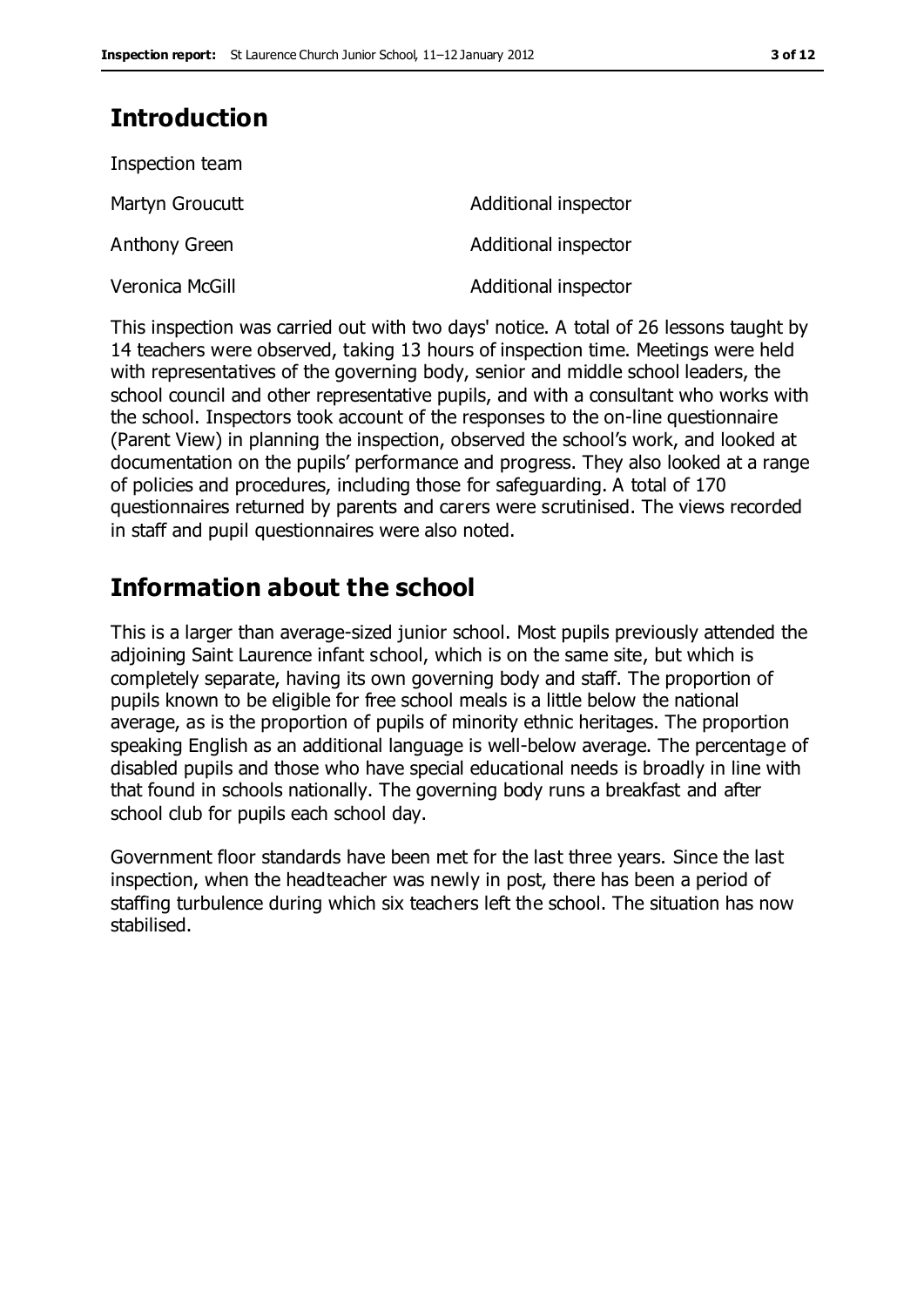### **Inspection judgements**

| <b>Overall effectiveness</b>          |   |
|---------------------------------------|---|
|                                       |   |
| <b>Achievement of pupils</b>          | 3 |
| <b>Quality of teaching</b>            | 3 |
| <b>Behaviour and safety of pupils</b> | 2 |
| <b>Leadership and management</b>      |   |

### **Key findings**

- This is a satisfactory school.
- The headteacher has introduced effective changes to the curriculum, teaching, and leadership and management. The impact of the changes has accelerated now the school's staffing has stabilised.
- $\blacksquare$  There is discrepancy between standards pupils reached in Key Stage 1 assessments in the infant school, and standards in the school's own moderated assessments at the start of Year 3. These show pupils entering with lower attainment. There are no joint checks of the level of pupils' work by the infant school and the junior school together.
- Achievement is satisfactory and improving. Data show that the current Year 6 is on track to meet challenging targets.
- Behaviour is very good. Pupils, parents and carers say the school is safe. The good spiritual, moral, social and cultural development of pupils is reflected in the pupils' good attitudes, particularly the way in which pupils show empathy and an ability to listen to the views of others.
- Careful monitoring of teaching shows good improvement; some was previously inadequate. Most teaching is now good or outstanding, but, over time, its impact has been satisfactory. Where teaching has weaker features, teachers do not involve pupils enough in their learning.
- The school is well equipped with information and communication technology (ICT), but opportunities to use ICT are not always taken.
- Systems for tracking progress made by pupils have been introduced and are implemented rigorously to make sure individuals do not drop behind. Detailed data from these systems are not used consistently to monitor the progress of groups of pupils, in order to raise achievement.
- Leaders, including the governing body, have a very clear vision for the school and pursue this relentlessly. Pupils and parents and carers speak very positively about the direction now being taken by the school.

Schools whose overall effectiveness is judged satisfactory may receive a monitoring visit by an Ofsted inspector before their next section 5 inspection.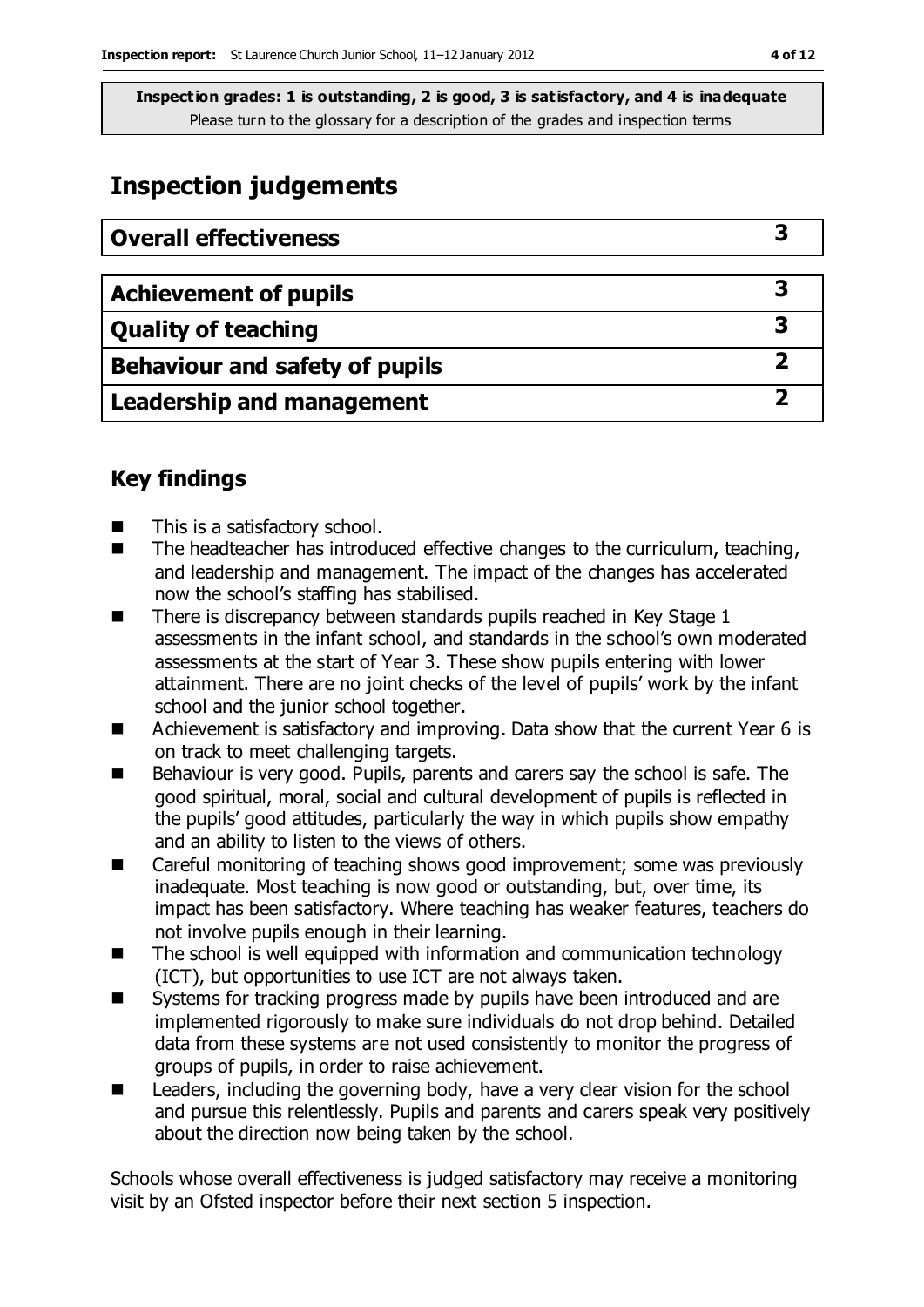#### **What does the school need to do to improve further?**

- Implement as soon as possible work that is underway with St Laurence Infant School to agree and implement a transition policy that includes protocols for the moderation of pupils' work by Year 2 and Year 3 teachers prior to pupils joining the junior school.
- Increase the percentage of teaching that is good or better through;
	- ensuring that teacher talk does not dominate lessons
	- maximising opportunities to use ICT in class
	- involving pupils in developing success criteria.
- $\blacksquare$  Narrow the gap in achievement further by identified groups of pupils through;
	- promoting strategies that will raise the average points score achieved by these pupils further
	- embedding the use of the Assessing Pupils' Progress (APP) framework for tracking achievement.

#### **Main report**

#### **Achievement of pupils**

Pupils' progress over time is satisfactory. Attainment is broadly average. Year 6 attainment last year was lower than is typical, reflecting their lower standards when they started in Year 3. Parents and carers, rightly, feel that achievement is rising for pupils currently in the school. As one parent said, 'I am delighted with the changes that have been put in place since the present headteacher was appointed'.

Assessment information is now detailed and rigorous and the school can demonstrate that disabled pupils and those with special educational needs are now closing the gap in achievement with other pupils. Those pupils are now learning well in lessons and in small group work, because of the effective provision made at an individual level. The school shows particular skills is promoting the achievement of pupils on the autistic spectrum. Over time, however, their progress has been satisfactory. The lack of contact and work moderation with teachers of the older infants limits the information available when pupils join in Year 3. That means that learning can be slowed as teachers take time to discover the strengths and weaknesses of pupils. Though standards in reading are average by the time pupils leave the school, leaders and managers identified that boys were performing less well than girls. The actions they have taken are having a positive impact on achievement.

Pupils' challenging individual targets are being met by increasingly confident learners who know what they have to do in order to gain success. That was evident in the lesson observations undertaken, when pupils demonstrated that they knew what they had to achieve. For example, in a Year 5 English lesson pupils showed they knew their targets and levels and plotted their targets on a wall chart. That enabled them to be very focussed on what they were aiming for. In talking to pupils in lessons, it was clear they knew that their targets were intended to reflect their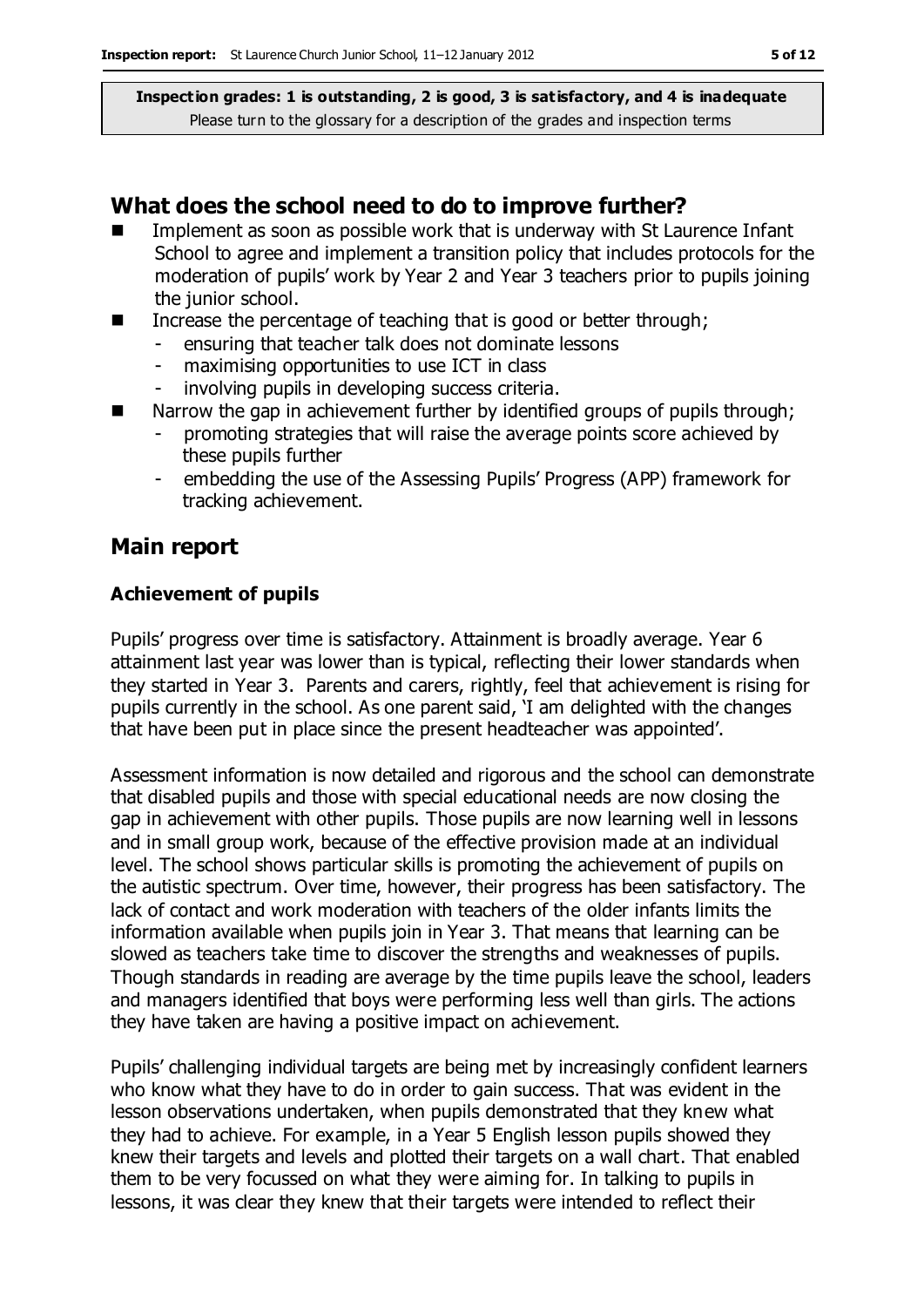current level and to support them in making the best possible progress. They respond positively to achieving their targets as quickly as possible because targets take where each pupil is now as the starting point and challenge them to improve. As a result, pupils demonstrate an ability to learn well in all subjects.

#### **Quality of teaching**

Taken over time, teaching has had a satisfactory impact on achievement. However, much is now good and some is outstanding. That reflects continuing improvement over time since stability in staffing has been restored.

The curriculum provides a good framework for teachers' planning. The planning is detailed and usually takes into account the varying abilities of pupils in the group, so that they can all be challenged academically and show achievement. Skills of literacy and numeracy are developing effectively and the school is now confident that the quality of teaching is rising because of the careful monitoring of the curriculum and the way it is being delivered. As one teacher said, 'I can now tell you exactly where my pupils are in their progress, which I could not have done previously'. In the best lessons, activities are well planned, time is used well and pace is good. Teaching assistants are used effectively to ensure that all pupils, including those who need additional support, are able to make progress and narrow the gap in achievement. One parent said, 'My son struggled in maths and English lessons; the teachers picked this up and provided booster groups which have really helped'. Although the school is increasingly using data to good effect, there are a few occasions when opportunities are not taken to give pupils personalised work to ensure they learn as well as possible.

Learning objectives are made clear in every lesson, so pupils understand what they will achieve if they meet the success criteria. In the best lessons, the pupils are involved in setting the criteria. When that happens, they have a thorough understanding of what is needed, but this is not always the case. Similarly, pace of learning is good when pupils are given plenty of opportunities to learn actively, but, sometimes, teachers talk for too long and learning slows. Although the school is well equipped, there are occasions when the use of ICT is not maximised in lessons. Teachers give good attention to promoting pupils' spiritual, moral, social and cultural development, for example through giving them time to assess each other's work and discuss it, time to think, and challenging tasks that demand reflection. For example, in a Year 5 English lesson discussing the film The Piano, one pupil said 'It's a very, very good film, but very sad at times'. In a Year 6 literacy lesson on personification, a pupil wrote 'The whiteboard silently waiting as the children came through the door. The planner wept as the sharp pencil touched her cold skin'.

#### **Behaviour and safety of pupils**

Parents, carers and staff report there have traditionally been high expectations of positive behaviour and this is supported by the fact that pupils have very positive relationships with each other and with staff. Attendance is above average and pupils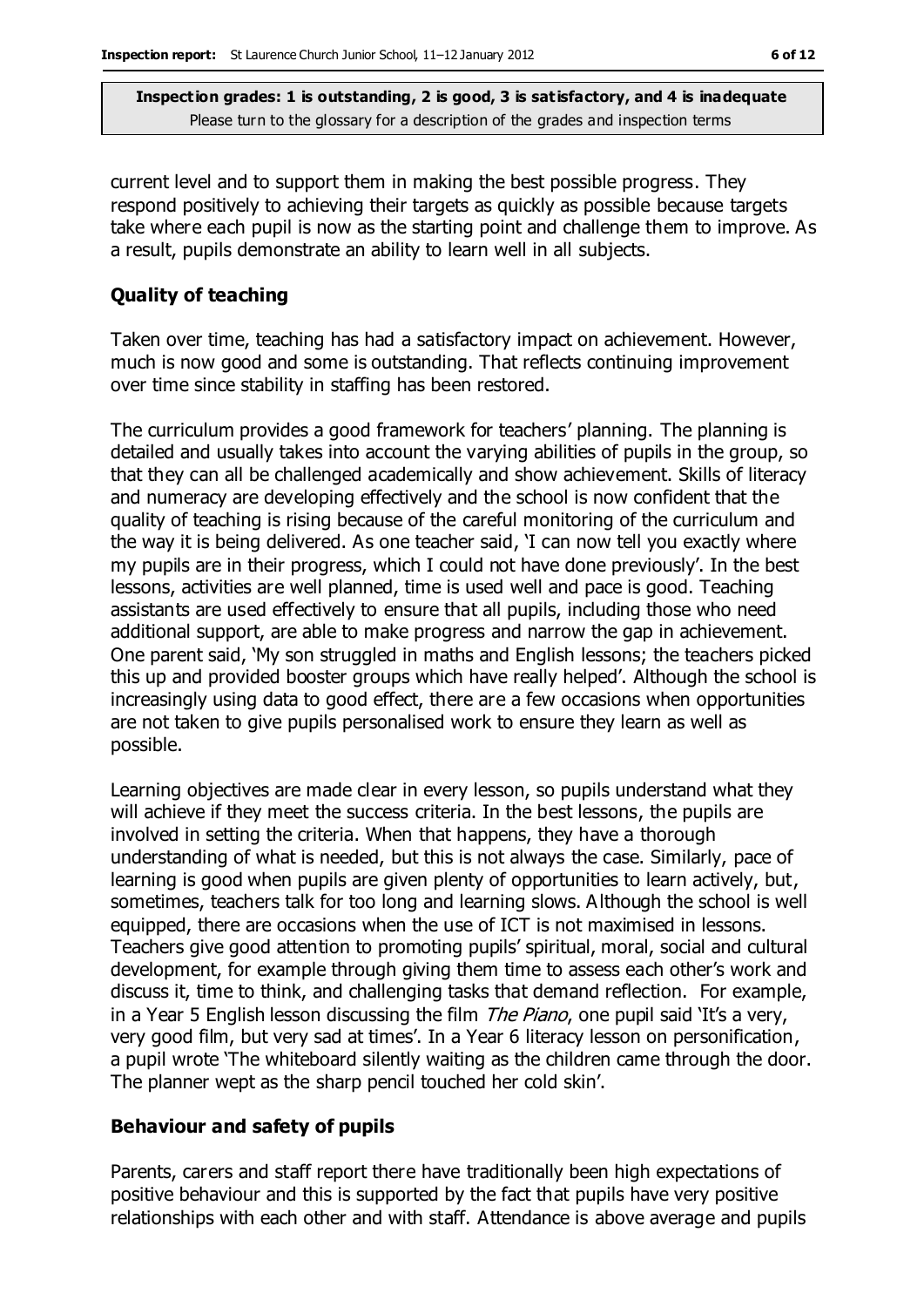enjoy coming to school. A parent wrote 'In my opinion the school has improved greatly over the two years my daughters have attended. It is a lovely environment for my children to be in'. The behaviour witnessed by inspectors in lessons and around the school was very good, supporting effective learning. Pupils listen to each other and respect the views of others. Because they treat each other so well, all the pupils, parents and carers who responded to the questionnaires say that the school is a safe place. Pupils told the inspectors that bullying is very rare, but, when it occurs, it is dealt with effectively. That is reflected in the views of a parent, who said 'On one occasion when I raised an issue about a possible bullying incident it was dealt with immediately, feedback given and there have been no further incidents'. There is clear advice on cyber-bullying. Where the nature of a pupil's behaviour can be challenging, they are supported very positively within an inclusive framework that enables them to participate as full class members.

#### **Leadership and management**

The current headteacher has instilled a passion and determination to achieve excellence; staff questionnaires reflect a very high degree of commitment to the school currently. As one parent said, 'The teaching and teaching staff have gone from strength to strength since the headteacher took over'. The ambition of staff and the headteacher is supported by effective management structures in which postholders at all levels have clear responsibilities which they carry out with commitment and energy, including support and professional development for staff. The quality of governance is also good, with the governing body well informed and involved in shaping the direction of the school, challenging and supporting in equal measure. Statutory duties, such as those around safeguarding, implementing equality and developing community cohesion are carried out effectively and underpin the nature of the school. A commitment to ensuring that all pupils succeed translates into practice where every individual is treated with respect and equality, irrespective of race, religion or ethnicity, and is supported and empowered to fulfil their potential. The changes bought about over the past three years, particularly the transformation of the school's ability to track and monitor the progress of every pupil, are now coming to fruition. As a consequence, teaching is now supporting pupils to achieve their best.

The curriculum has undergone major development and care is taken to ensure that it meets the identified needs of all pupils. For example, the identified underachievement of boys in reading has been tackled effectively with new reading materials and the introduction of cross-curricular themes, which has added interest and raised engagement. Because themes relate to the 'real world', pupils feel involved and can pursue topics that have a relevance to their lives. During the inspection, Year 6 were just starting a topic on World War 2 and both they and their teachers appeared in school dressed in the clothes of the time and ready for evacuation out of the city  $-$  it was a powerful learning opportunity that was enjoyed and promoted pupils' spiritual, moral, social and cultural development very well. The wider curriculum is also developed effectively, engaging many pupils with opportunities of a musical, creative or sporting nature, for example, and often this is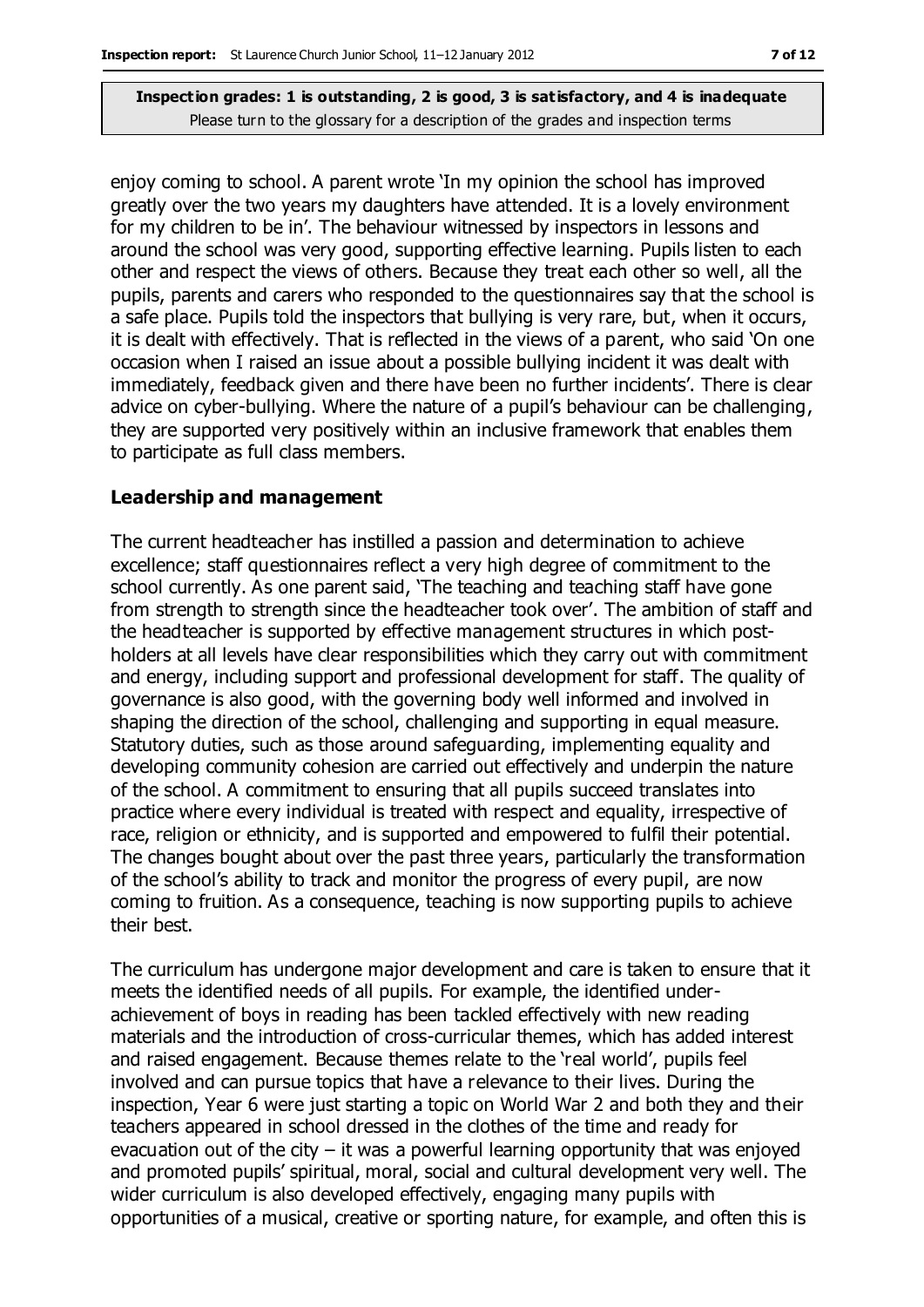supported by strong links with external providers, as is the provision for pupils with additional needs. The breakfast club also gets the day off to a positive start for those who attend enthusiastically. A parent said 'The club is an important resource for working parents and runs very effectively. There is a good range of activities to participate in'.

Although the school's outcomes are judged satisfactory, as they were at the last inspection, this masks significant improvement. Leaders and managers have improved the school a lot, the turbulence that resulted from staff changes. Since the staffing situation was resolved, new systems have become embedded and significant improvements made to teaching and progress. However, taken over the full period of time since the last inspection, progress and teaching remain satisfactory. Improvements have resulted from very accurate self-evaluation and a clear vision for improvement, together with the commitment of staff and the care taken to evaluate outcomes of any initiative help. There is now a strong capacity to sustain improvement.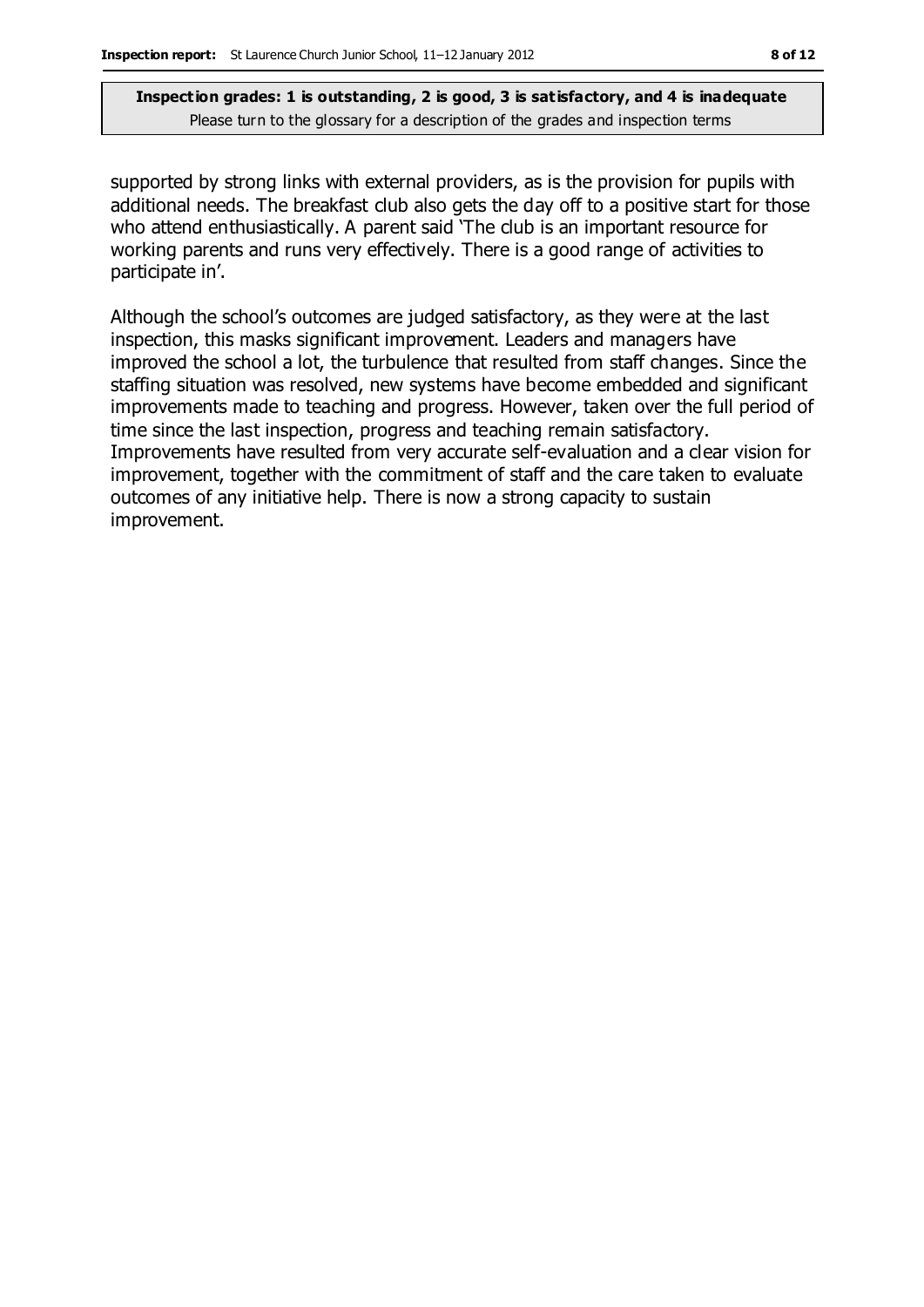## **Glossary**

#### **What inspection judgements mean**

| Grade   | <b>Judgement</b> | <b>Description</b>                                                                                                                                                                                                               |
|---------|------------------|----------------------------------------------------------------------------------------------------------------------------------------------------------------------------------------------------------------------------------|
| Grade 1 | Outstanding      | These features are highly effective. An outstanding<br>school provides exceptionally well for all its pupils' needs.                                                                                                             |
| Grade 2 | Good             | These are very positive features of a school. A school<br>that is good is serving its pupils well.                                                                                                                               |
| Grade 3 | Satisfactory     | These features are of reasonable quality. A satisfactory<br>school is providing adequately for its pupils.                                                                                                                       |
| Grade 4 | Inadequate       | These features are not of an acceptable standard. An<br>inadequate school needs to make significant<br>improvement in order to meet the needs of its pupils.<br>Ofsted inspectors will make further visits until it<br>improves. |

### **Overall effectiveness of schools**

|                         | Overall effectiveness judgement (percentage of schools) |      |                     |                   |
|-------------------------|---------------------------------------------------------|------|---------------------|-------------------|
| <b>Type of school</b>   | <b>Outstanding</b>                                      | Good | <b>Satisfactory</b> | <b>Inadequate</b> |
| Nursery schools         | 46                                                      | 46   |                     |                   |
| Primary schools         |                                                         | 47   | 40                  |                   |
| Secondary<br>schools    | 14                                                      | 38   | 40                  |                   |
| Special schools         | 28                                                      | 48   | 20                  |                   |
| Pupil referral<br>units | 15                                                      | 50   | 29                  |                   |
| All schools             |                                                         | 46   | 38                  |                   |

New school inspection arrangements have been introduced from 1 January 2012. This means that inspectors make judgements that were not made previously.

The data in the table above are for the period 1 September 2010 to 31 August 2011 and represent judgements that were made under the school inspection arrangements that were introduced on 1 September 2009. These data are consistent with the latest published official statistics about maintained school inspection outcomes (see [www.ofsted.gov.uk\)](http://www.ofsted.gov.uk/).

The sample of schools inspected during 2010/11 was not representative of all schools nationally, as weaker schools are inspected more frequently than good or outstanding schools.

Primary schools include primary academy converters. Secondary schools include secondary academy converters, sponsor-led academies and city technology colleges. Special schools include special academy converters and non-maintained special schools.

Percentages are rounded and do not always add exactly to 100.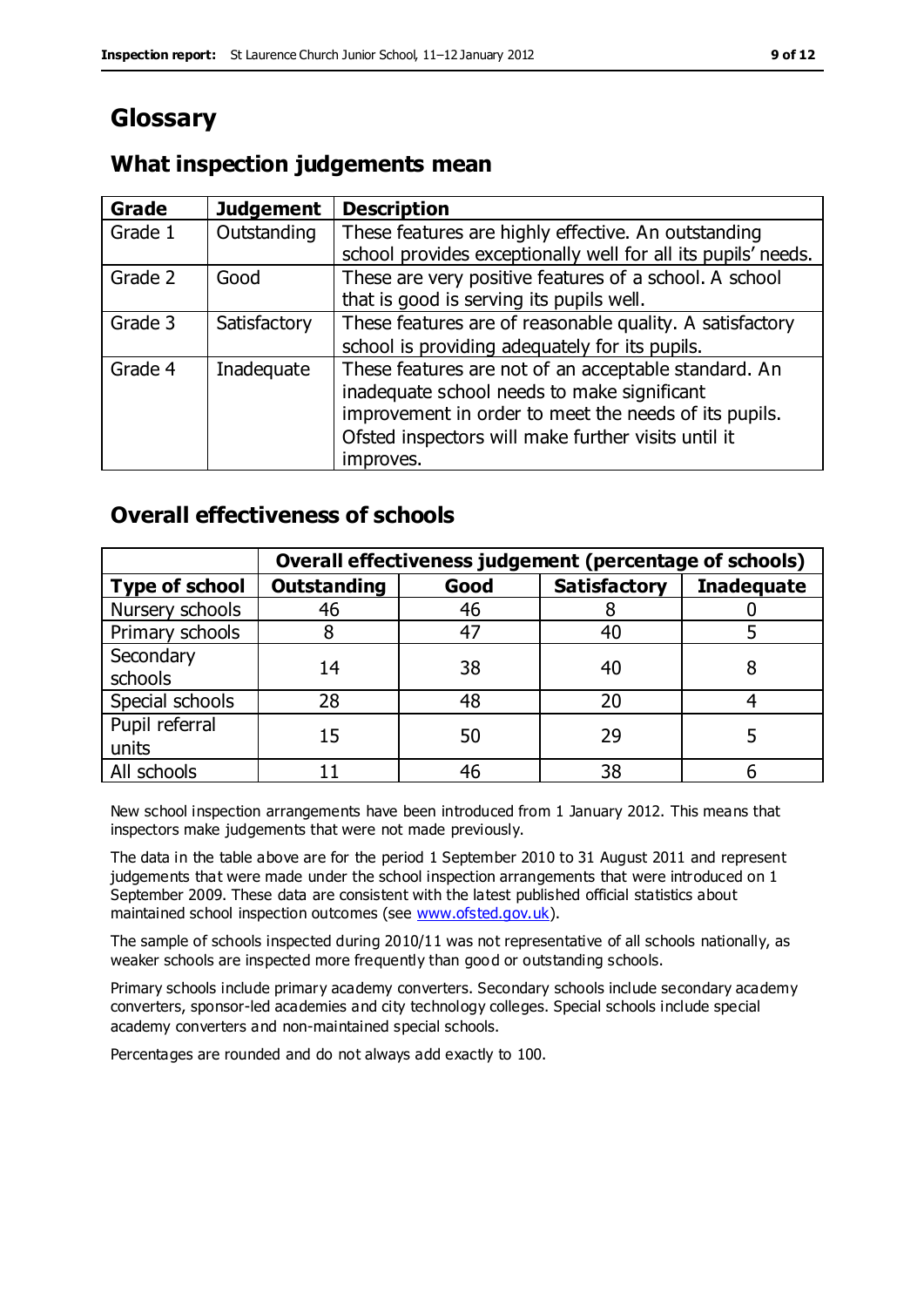## **Common terminology used by inspectors**

| Achievement:                  | the progress and success of a pupil in their<br>learning and development taking account of their<br>attainment.                                                                                                        |
|-------------------------------|------------------------------------------------------------------------------------------------------------------------------------------------------------------------------------------------------------------------|
| Attainment:                   | the standard of the pupils' work shown by test and<br>examination results and in lessons.                                                                                                                              |
| Attendance                    | the regular attendance of pupils at school and in<br>lessons, taking into account the school's efforts to<br>encourage good attendance.                                                                                |
| Behaviour                     | how well pupils behave in lessons, with emphasis<br>on their attitude to learning. Pupils' punctuality to<br>lessons and their conduct around the school.                                                              |
| Capacity to improve:          | the proven ability of the school to continue<br>improving based on its self-evaluation and what<br>the school has accomplished so far and on the<br>quality of its systems to maintain improvement.                    |
| Leadership and management:    | the contribution of all the staff with responsibilities,<br>not just the governors and headteacher, to<br>identifying priorities, directing and motivating staff<br>and running the school.                            |
| Learning:                     | how well pupils acquire knowledge, develop their<br>understanding, learn and practise skills and are<br>developing their competence as learners.                                                                       |
| <b>Overall effectiveness:</b> | inspectors form a judgement on a school's overall<br>effectiveness based on the findings from their<br>inspection of the school.                                                                                       |
| Progress:                     | the rate at which pupils are learning in lessons and<br>over longer periods of time. It is often measured<br>by comparing the pupils' attainment at the end of a<br>key stage with their attainment when they started. |
| Safety                        | how safe pupils are in school, including in lessons;<br>and their understanding of risks. Pupils' freedom<br>from bullying and harassment. How well the school<br>promotes safety, for example e-learning.             |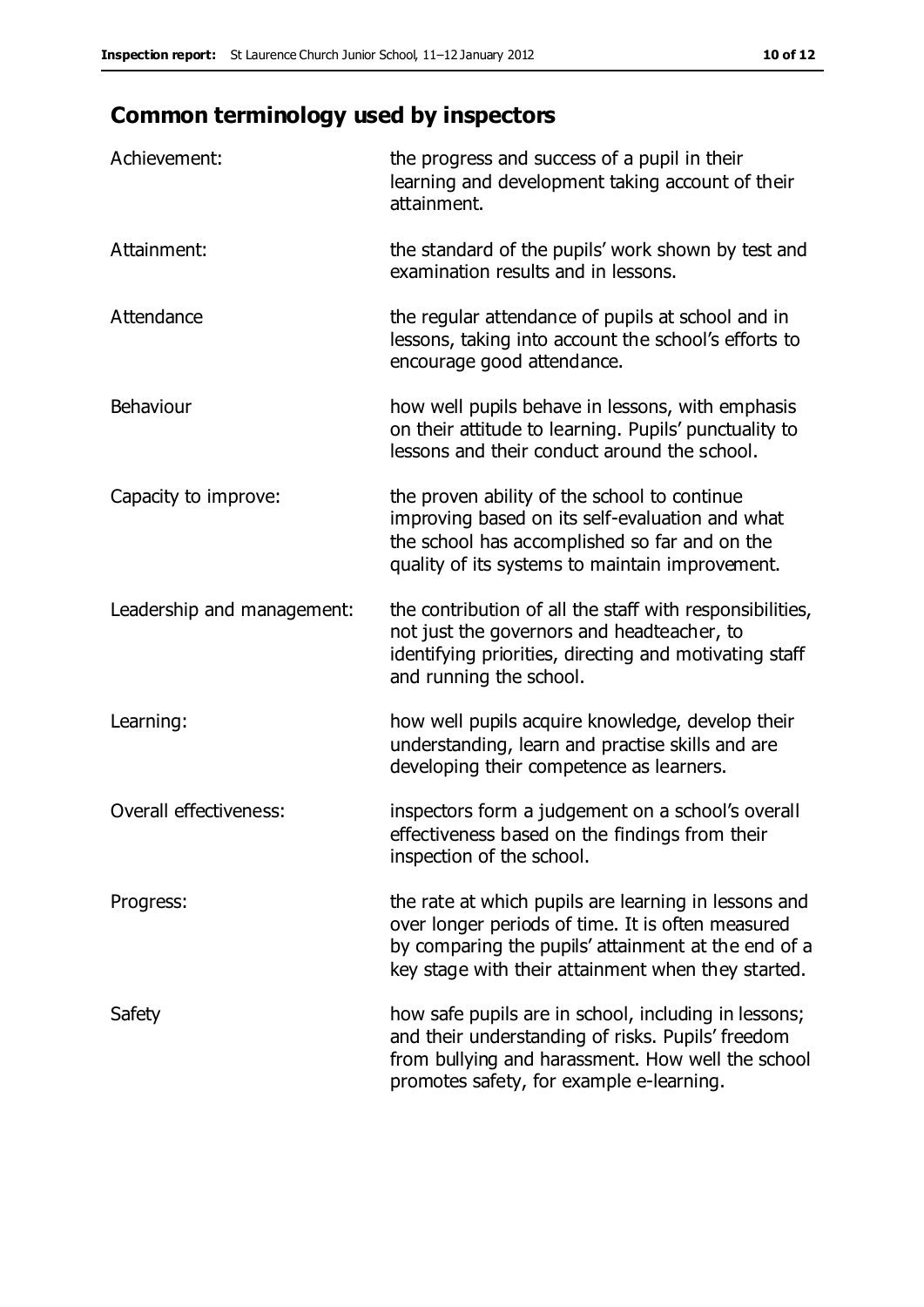#### **This letter is provided for the school, parents and carers to share with their children. It describes Ofsted's main findings from the inspection of their school.**



13 January 2012

Dear Pupils

#### **Inspection of St Laurence Church Junior School, Birmingham, B31 2DJ**

Thank you for the wonderful welcome you gave us when we carried out our recent inspection. Thank you to those who talked to us and filled out our questionnaire. It was very useful to have your views. We found that you go to a satisfactory school that has made lots of recent improvements.

We were particularly impressed by your positive behaviour and the way in which you relate to each other irrespective of backgrounds and your ability to listen to and respect the ideas of others. You, obviously, enjoy your work and Year 6 looked splendid dressed as if they were living during the Second World War. Because you know your targets, you know that you are making progress. Teachers can track your progress much better than was once the case. Everyone, children and adults, told us what a good headteacher Mrs Lindsay is and she has played a big part in improving the school since she arrived. However, all teachers and support staff play a positive and committed role because they want you to do well and ensure you do your best.

We have asked the school to have a look at a few ways in which it can continue to improve. We think that your Year 3 teachers should work more closely with the teachers in Year 2 at the infant school so they know better what to expect of you when you arrive. We think also that, in lessons, teachers should ensure they give you the maximum time for working without them talking for too long. They could also involve you more in working out how you judge if a lesson has been successful and could use ICT more to make lessons even more interesting. For those who need a bit more help, we are also asking that teachers ensure they check progress with great care. If you continue to show such positive commitment, you will certainly be playing your part in helping the school to become even better.

Yours sincerely

Martyn Groucutt Lead inspector (on behalf of the inspection team)